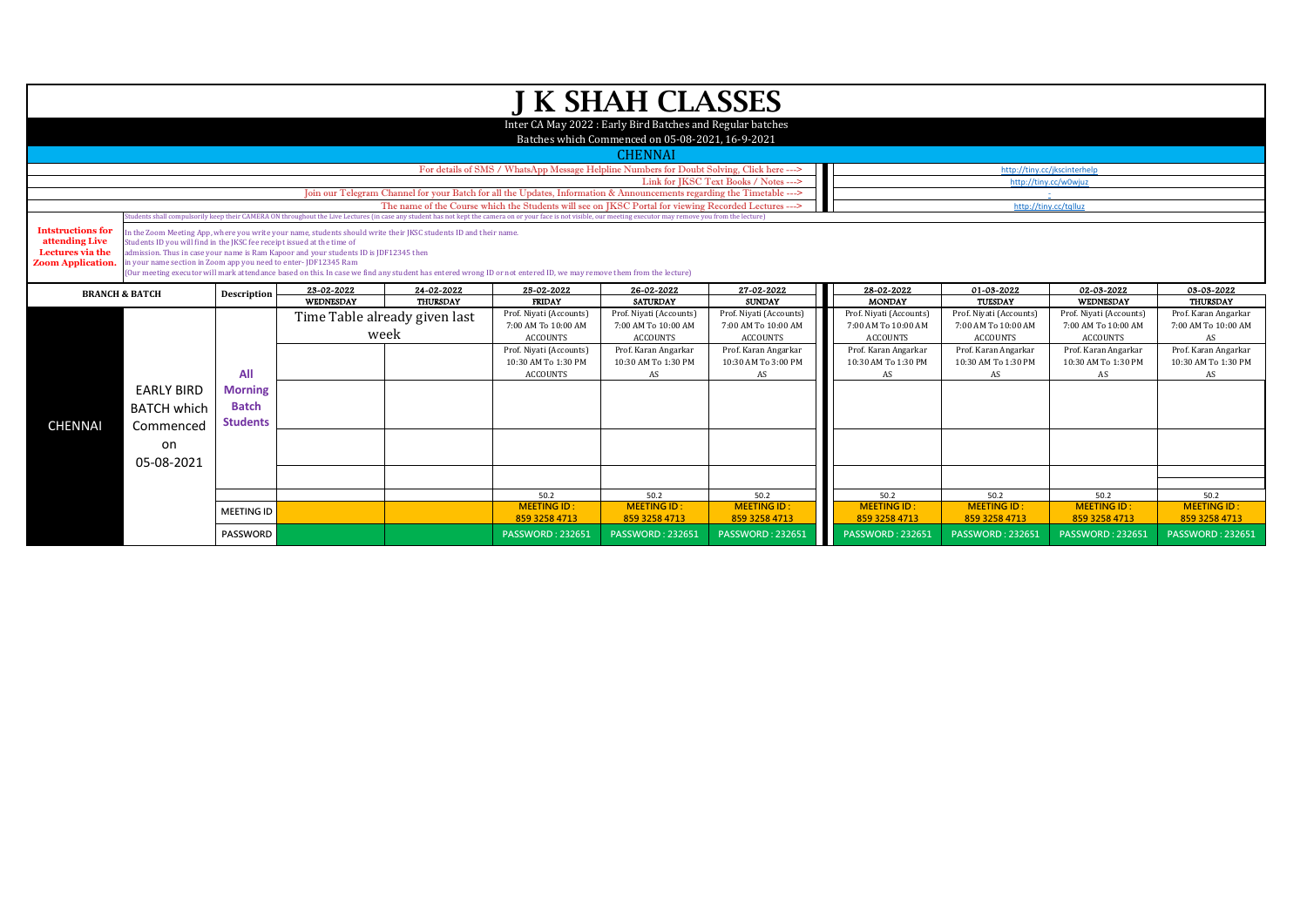|                           |                                                                                                                        |                    |                                                                                                                  |                               |                                                                                                                                                                                                                                                                                                                          | <b>J K SHAH CLASSES</b>                                    |                                         |                                         |                                         |                                         |                            |
|---------------------------|------------------------------------------------------------------------------------------------------------------------|--------------------|------------------------------------------------------------------------------------------------------------------|-------------------------------|--------------------------------------------------------------------------------------------------------------------------------------------------------------------------------------------------------------------------------------------------------------------------------------------------------------------------|------------------------------------------------------------|-----------------------------------------|-----------------------------------------|-----------------------------------------|-----------------------------------------|----------------------------|
|                           |                                                                                                                        |                    |                                                                                                                  |                               |                                                                                                                                                                                                                                                                                                                          | Inter CA May 2022 : Early Bird Batches and Regular batches |                                         |                                         |                                         |                                         |                            |
|                           |                                                                                                                        |                    |                                                                                                                  |                               |                                                                                                                                                                                                                                                                                                                          | Batches which Commenced on 05-08-2021, 16-9-2021           |                                         |                                         |                                         |                                         |                            |
|                           |                                                                                                                        |                    |                                                                                                                  |                               |                                                                                                                                                                                                                                                                                                                          | <b>CHENNAI</b>                                             |                                         |                                         |                                         |                                         |                            |
|                           |                                                                                                                        |                    |                                                                                                                  |                               | For details of SMS / WhatsApp Message Helpline Numbers for Doubt Solving, Click here --->                                                                                                                                                                                                                                |                                                            |                                         |                                         | http://tiny.cc/jkscinterhelp            |                                         |                            |
|                           | Link for JKSC Text Books / Notes ---><br>http://tiny.cc/w0wjuz                                                         |                    |                                                                                                                  |                               |                                                                                                                                                                                                                                                                                                                          |                                                            |                                         |                                         |                                         |                                         |                            |
|                           | Join our Telegram Channel for your Batch for all the Updates, Information & Announcements regarding the Timetable ---> |                    |                                                                                                                  |                               |                                                                                                                                                                                                                                                                                                                          |                                                            |                                         |                                         |                                         |                                         |                            |
|                           |                                                                                                                        |                    |                                                                                                                  |                               | The name of the Course which the Students will see on JKSC Portal for viewing Recorded Lectures ---><br>(tudents shall compulsorily keep their CAMERA ON throughout the Live Lectures (in case any student has not kept the camera on or your face is not visible, our meeting executor may remove you from the lecture) |                                                            |                                         |                                         | http://tiny.cc/tqlluz                   |                                         |                            |
| <b>Intstructions for</b>  |                                                                                                                        |                    | In the Zoom Meeting App, where you write your name, students should write their JKSC students ID and their name. |                               |                                                                                                                                                                                                                                                                                                                          |                                                            |                                         |                                         |                                         |                                         |                            |
| attending Live            | Students ID you will find in the JKSC fee receipt issued at the time of                                                |                    |                                                                                                                  |                               |                                                                                                                                                                                                                                                                                                                          |                                                            |                                         |                                         |                                         |                                         |                            |
| Lectures via the          |                                                                                                                        |                    | admission. Thus in case your name is Ram Kapoor and your students ID is JDF12345 then                            |                               |                                                                                                                                                                                                                                                                                                                          |                                                            |                                         |                                         |                                         |                                         |                            |
| <b>Zoom Application.</b>  | in your name section in Zoom app you need to enter-JDF12345 Ram                                                        |                    |                                                                                                                  |                               | (Our meeting executor will mark attendance based on this. In case we find any student has entered wrong ID or not entered ID, we may remove them from the lecture)                                                                                                                                                       |                                                            |                                         |                                         |                                         |                                         |                            |
|                           |                                                                                                                        |                    | 23-02-2022                                                                                                       | 24-02-2022                    | 25-02-2022                                                                                                                                                                                                                                                                                                               | 26-02-2022                                                 | 27-02-2022                              | 28-02-2022                              | 01-03-2022                              | 02-03-2022                              | 03-03-2022                 |
| <b>BRANCH &amp; BATCH</b> |                                                                                                                        | <b>Description</b> | WEDNESDAY                                                                                                        | <b>THURSDAY</b>               | <b>FRIDAY</b>                                                                                                                                                                                                                                                                                                            | <b>SATURDAY</b>                                            | <b>SUNDAY</b>                           | <b>MONDAY</b>                           | TUESDAY                                 | WEDNESDAY                               | <b>THURSDAY</b>            |
|                           |                                                                                                                        |                    |                                                                                                                  | Time Table already given last | Prof. Niyati (Accounts)                                                                                                                                                                                                                                                                                                  | Prof. Niyati (Accounts)                                    | Prof. Niyati (Accounts)                 | Prof. Niyati (Accounts)                 | Prof. Niyati (Accounts)                 | Prof. Niyati (Accounts)                 | Prof. Karan Angarkar       |
|                           |                                                                                                                        |                    |                                                                                                                  | week                          |                                                                                                                                                                                                                                                                                                                          | 2:30 PM To 5:30 PM                                         | 7:00 AM To 10:00 AM                     | 2:30 PM To 5:30 PM                      | 2:30 PM To 5:30 PM                      | 2:30 PM To 5:30 PM                      | 2:30 PM To 5:30 PM         |
|                           |                                                                                                                        |                    |                                                                                                                  |                               | <b>ACCOUNTS</b><br>Prof. Niyati (Accounts)                                                                                                                                                                                                                                                                               | <b>ACCOUNTS</b><br>Prof. Karan Angarkar                    | <b>ACCOUNTS</b><br>Prof. Karan Angarkar | <b>ACCOUNTS</b><br>Prof. Karan Angarkar | <b>ACCOUNTS</b><br>Prof. Karan Angarkar | <b>ACCOUNTS</b><br>Prof. Karan Angarkar | AS<br>Prof. Karan Angarkar |
|                           |                                                                                                                        |                    |                                                                                                                  |                               | 6:00 PM To 9:00 PM                                                                                                                                                                                                                                                                                                       | 6:00 PM To 9:00 PM                                         | 10:30 AM To 3:00 PM                     | 6:00 PM To 9:00 PM                      | 6:00 PM To 9:00 PM                      | 6:00 PM To 9:00 PM                      | 6:00 PM To 9:00 PM         |
|                           |                                                                                                                        | All                |                                                                                                                  |                               | <b>ACCOUNTS</b>                                                                                                                                                                                                                                                                                                          | AS                                                         | AS                                      | AS                                      | AS                                      | AS                                      | AS                         |
|                           | <b>EARLY BIRD</b>                                                                                                      | <b>Evening</b>     |                                                                                                                  |                               |                                                                                                                                                                                                                                                                                                                          |                                                            |                                         |                                         |                                         |                                         |                            |
|                           | <b>BATCH which</b>                                                                                                     | <b>Batch</b>       |                                                                                                                  |                               |                                                                                                                                                                                                                                                                                                                          |                                                            |                                         |                                         |                                         |                                         |                            |
|                           |                                                                                                                        | <b>Students</b>    |                                                                                                                  |                               |                                                                                                                                                                                                                                                                                                                          |                                                            |                                         |                                         |                                         |                                         |                            |
| <b>CHENNAI</b>            | Commenced                                                                                                              |                    |                                                                                                                  |                               |                                                                                                                                                                                                                                                                                                                          |                                                            |                                         |                                         |                                         |                                         |                            |
|                           | on                                                                                                                     |                    |                                                                                                                  |                               |                                                                                                                                                                                                                                                                                                                          |                                                            |                                         |                                         |                                         |                                         |                            |
|                           | 05-08-2021                                                                                                             |                    |                                                                                                                  |                               |                                                                                                                                                                                                                                                                                                                          |                                                            |                                         |                                         |                                         |                                         |                            |
|                           |                                                                                                                        |                    |                                                                                                                  |                               |                                                                                                                                                                                                                                                                                                                          |                                                            |                                         |                                         |                                         |                                         |                            |
|                           |                                                                                                                        |                    |                                                                                                                  |                               | 51.2                                                                                                                                                                                                                                                                                                                     | 51.2                                                       | 50.2                                    | 51.2                                    | 51.2                                    | 51.2                                    | 51.2                       |
|                           |                                                                                                                        | <b>MEETING ID</b>  |                                                                                                                  |                               | <b>MEETING ID:</b>                                                                                                                                                                                                                                                                                                       | <b>MEETING ID:</b>                                         | <b>MEETING ID:</b>                      | <b>MEETING ID:</b>                      | <b>MEETING ID:</b>                      | <b>MEETING ID:</b>                      | <b>MEETING ID</b>          |
|                           |                                                                                                                        |                    |                                                                                                                  |                               | 891 9585 7318                                                                                                                                                                                                                                                                                                            | 891 9585 7318                                              | 859 3258 4713                           | 891 9585 7318                           | 891 9585 7318                           | 891 9585 7318                           | 891 9585 7318              |
|                           |                                                                                                                        | <b>PASSWORD</b>    |                                                                                                                  |                               | <b>PASSWORD: 796893</b>                                                                                                                                                                                                                                                                                                  | <b>PASSWORD: 796893</b>                                    | <b>PASSWORD: 232651</b>                 | <b>PASSWORD: 796893</b>                 | <b>PASSWORD: 796893</b>                 | <b>PASSWORD: 796893</b>                 | <b>PASSWORD: 796893</b>    |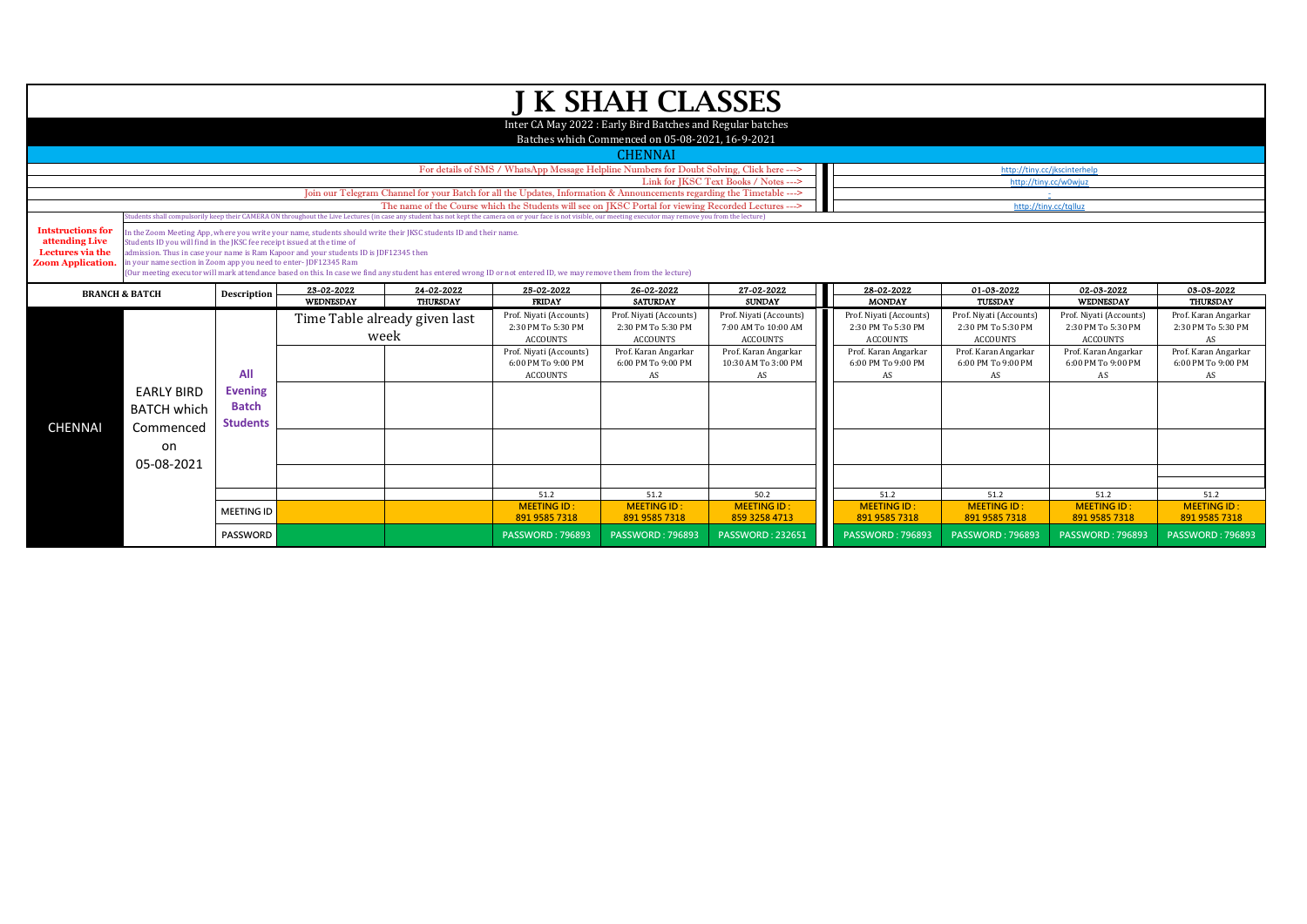|                                                                                                                                                          |                                                                                                                                            |                                                                                                                                                                                                                |                                                                                                                                                                                                          |                                       |                                                                                                                                                                    | J K SHAH CLASSES                                                                                               |                                                                   |                                                                   |                                                                   |                                                                   |                                                   |  |  |
|----------------------------------------------------------------------------------------------------------------------------------------------------------|--------------------------------------------------------------------------------------------------------------------------------------------|----------------------------------------------------------------------------------------------------------------------------------------------------------------------------------------------------------------|----------------------------------------------------------------------------------------------------------------------------------------------------------------------------------------------------------|---------------------------------------|--------------------------------------------------------------------------------------------------------------------------------------------------------------------|----------------------------------------------------------------------------------------------------------------|-------------------------------------------------------------------|-------------------------------------------------------------------|-------------------------------------------------------------------|-------------------------------------------------------------------|---------------------------------------------------|--|--|
|                                                                                                                                                          |                                                                                                                                            |                                                                                                                                                                                                                |                                                                                                                                                                                                          |                                       |                                                                                                                                                                    | Inter CA May 2022 : Early Bird Batches and Regular batches<br>Batches which Commenced on 05-08-2021, 16-9-2021 |                                                                   |                                                                   |                                                                   |                                                                   |                                                   |  |  |
|                                                                                                                                                          |                                                                                                                                            |                                                                                                                                                                                                                |                                                                                                                                                                                                          |                                       |                                                                                                                                                                    | <b>CHENNAI</b>                                                                                                 |                                                                   |                                                                   |                                                                   |                                                                   |                                                   |  |  |
|                                                                                                                                                          |                                                                                                                                            |                                                                                                                                                                                                                |                                                                                                                                                                                                          |                                       | For details of SMS / WhatsApp Message Helpline Numbers for Doubt Solving, Click here --->                                                                          |                                                                                                                |                                                                   |                                                                   | http://tiny.cc/jkscinterhelp                                      |                                                                   |                                                   |  |  |
|                                                                                                                                                          |                                                                                                                                            |                                                                                                                                                                                                                |                                                                                                                                                                                                          |                                       |                                                                                                                                                                    |                                                                                                                | Link for IKSC Text Books / Notes --->                             |                                                                   | http://tinv.cc/w0wiuz                                             |                                                                   |                                                   |  |  |
|                                                                                                                                                          |                                                                                                                                            |                                                                                                                                                                                                                |                                                                                                                                                                                                          |                                       | Join our Telegram Channel for your Batch for all the Updates, Information & Announcements regarding the Timetable --->                                             |                                                                                                                |                                                                   |                                                                   |                                                                   |                                                                   |                                                   |  |  |
|                                                                                                                                                          |                                                                                                                                            |                                                                                                                                                                                                                |                                                                                                                                                                                                          |                                       | The name of the Course which the Students will see on IKSC Portal for viewing Recorded Lectures --->                                                               |                                                                                                                |                                                                   |                                                                   | http://tiny.cc/tqlluz                                             |                                                                   |                                                   |  |  |
|                                                                                                                                                          |                                                                                                                                            | udents shall compulsorily keep their CAMERA ON throughout the Live Lectures (in case any student has not kept the camera on or your face is not visible, our meeting executor may remove you from the lecture) |                                                                                                                                                                                                          |                                       |                                                                                                                                                                    |                                                                                                                |                                                                   |                                                                   |                                                                   |                                                                   |                                                   |  |  |
| <b>Intstructions for</b><br>attending Live<br>Lectures via the<br><b>Zoom Application.</b>                                                               | Students ID you will find in the JKSC fee receipt issued at the time of<br>in your name section in Zoom app you need to enter-JDF12345 Ram |                                                                                                                                                                                                                | In the Zoom Meeting App, where you write your name, students should write their JKSC students ID and their name.<br>dmission. Thus in case your name is Ram Kapoor and your students ID is JDF12345 then |                                       | (Our meeting executor will mark attendance based on this. In case we find any student has entered wrong ID or not entered ID, we may remove them from the lecture) |                                                                                                                |                                                                   |                                                                   |                                                                   |                                                                   |                                                   |  |  |
| 28-02-2022<br>01-03-2022<br>02-03-2022<br>23-02-2022<br>24-02-2022<br>25-02-2022<br>26-02-2022<br>27-02-2022<br>Description<br><b>BRANCH &amp; BATCH</b> |                                                                                                                                            |                                                                                                                                                                                                                |                                                                                                                                                                                                          |                                       |                                                                                                                                                                    | 03-03-2022                                                                                                     |                                                                   |                                                                   |                                                                   |                                                                   |                                                   |  |  |
|                                                                                                                                                          |                                                                                                                                            |                                                                                                                                                                                                                | <b>WEDNESDAY</b>                                                                                                                                                                                         | <b>THURSDAY</b>                       | <b>FRIDAY</b>                                                                                                                                                      | <b>SATURDAY</b>                                                                                                | <b>SUNDAY</b>                                                     | <b>MONDAY</b>                                                     | TUESDAY                                                           | WEDNESDAY                                                         | <b>THURSDAY</b>                                   |  |  |
|                                                                                                                                                          |                                                                                                                                            |                                                                                                                                                                                                                |                                                                                                                                                                                                          | Time Table already given last<br>week | Prof. Niyati (Accounts)<br>7:00 AM To 10:00 AM<br><b>ACCOUNTS</b>                                                                                                  | Prof. Niyati (Accounts)<br>7:00 AM To 10:00 AM<br><b>ACCOUNTS</b>                                              | Prof. Niyati (Accounts)<br>7:00 AM To 10:00 AM<br><b>ACCOUNTS</b> | Prof. Niyati (Accounts)<br>7:00 AM To 10:00 AM<br><b>ACCOUNTS</b> | Prof. Niyati (Accounts)<br>7:00 AM To 10:00 AM<br><b>ACCOUNTS</b> | Prof. Niyati (Accounts)<br>7:00 AM To 10:00 AM<br><b>ACCOUNTS</b> | Prof. Karan Angarkar<br>7:00 AM To 10:00 AM<br>AS |  |  |
|                                                                                                                                                          |                                                                                                                                            | <b>All Direct</b><br><b>Entry</b>                                                                                                                                                                              |                                                                                                                                                                                                          |                                       |                                                                                                                                                                    |                                                                                                                |                                                                   |                                                                   |                                                                   |                                                                   |                                                   |  |  |
|                                                                                                                                                          |                                                                                                                                            | <b>Batch</b>                                                                                                                                                                                                   |                                                                                                                                                                                                          |                                       | 50.2                                                                                                                                                               | 50.2                                                                                                           | 50.2                                                              | 50.2                                                              | 50.2                                                              | 50.2                                                              | 50.2                                              |  |  |
|                                                                                                                                                          | <b>EARLY BIRD</b>                                                                                                                          | <b>Students</b>                                                                                                                                                                                                |                                                                                                                                                                                                          |                                       | <b>MEETING ID:</b><br>859 3258 4713                                                                                                                                | <b>MEETING ID:</b><br>859 3258 4713                                                                            | <b>MEETING ID:</b><br>859 3258 4713                               | <b>MEETING ID:</b><br>859 3258 4713                               | <b>MEETING ID:</b><br>859 3258 4713                               | <b>MEETING ID:</b><br>859 3258 4713                               | <b>MEETING ID:</b><br>859 3258 4713               |  |  |
|                                                                                                                                                          | <b>BATCH which</b>                                                                                                                         |                                                                                                                                                                                                                |                                                                                                                                                                                                          |                                       | <b>PASSWORD: 232651</b>                                                                                                                                            | <b>PASSWORD: 232651</b>                                                                                        | <b>PASSWORD: 232651</b>                                           | <b>PASSWORD: 232651</b>                                           | <b>PASSWORD: 232651</b>                                           | <b>PASSWORD: 232651</b>                                           | <b>PASSWORD: 232651</b>                           |  |  |
| <b>CHENNAI</b>                                                                                                                                           | Commenced                                                                                                                                  |                                                                                                                                                                                                                |                                                                                                                                                                                                          |                                       | Prof. Niyati (Accounts)<br>6:00 PM To 9:00 PM                                                                                                                      | Prof. Karan Angarkar<br>6:00 PM To 9:00 PM                                                                     | Prof. Karan Angarkar<br>10:30 AM To 3:00 PM                       | Prof. Karan Angarkar<br>6:00 PM To 9:00 PM                        | Prof. Karan Angarkar<br>6:00 PM To 9:00 PM                        | Prof. Karan Angarkar<br>6:00 PM To 9:00 PM                        | Prof. Karan Angarkar<br>6:00 PM To 9:00 PM        |  |  |
|                                                                                                                                                          | on<br>05-08-2021                                                                                                                           |                                                                                                                                                                                                                |                                                                                                                                                                                                          |                                       | <b>ACCOUNTS</b>                                                                                                                                                    | AS                                                                                                             | AS                                                                | AS                                                                | AS                                                                | AS                                                                | AS                                                |  |  |
|                                                                                                                                                          |                                                                                                                                            |                                                                                                                                                                                                                |                                                                                                                                                                                                          |                                       |                                                                                                                                                                    |                                                                                                                |                                                                   |                                                                   |                                                                   |                                                                   |                                                   |  |  |
|                                                                                                                                                          |                                                                                                                                            |                                                                                                                                                                                                                |                                                                                                                                                                                                          |                                       | 51.2                                                                                                                                                               | 51.2                                                                                                           | 50.2                                                              | 51.2                                                              | 51.2                                                              | 51.2                                                              | 51.2                                              |  |  |
|                                                                                                                                                          |                                                                                                                                            | <b>MEETING ID</b>                                                                                                                                                                                              |                                                                                                                                                                                                          |                                       | <b>MEETING ID:</b><br>891 9585 7318                                                                                                                                | <b>MEETING ID:</b><br>891 9585 7318                                                                            | <b>MEETING ID:</b><br>859 3258 4713                               | <b>MEETING ID:</b><br>891 9585 7318                               | <b>MEETING ID:</b><br>891 9585 7318                               | <b>MEETING ID:</b><br>891 9585 7318                               | <b>MEETING ID:</b><br>891 9585 7318               |  |  |
|                                                                                                                                                          |                                                                                                                                            | <b>PASSWORD</b>                                                                                                                                                                                                |                                                                                                                                                                                                          |                                       | <b>PASSWORD: 796893</b>                                                                                                                                            | <b>PASSWORD: 796893</b>                                                                                        | <b>PASSWORD: 232651</b>                                           | <b>PASSWORD: 796893</b>                                           | <b>PASSWORD: 796893</b>                                           | <b>PASSWORD: 796893</b>                                           | <b>PASSWORD: 796893</b>                           |  |  |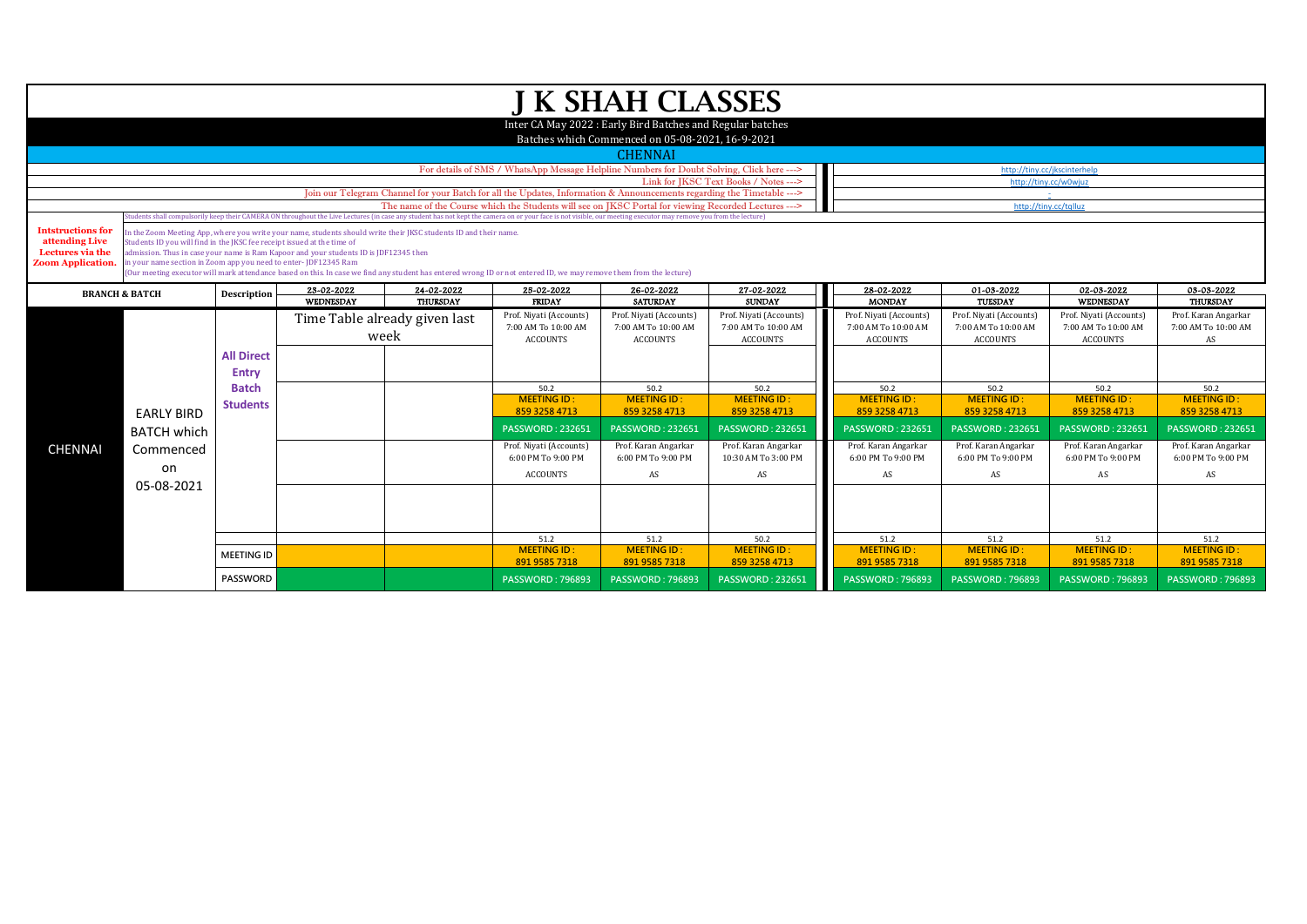|                                              |                                                                                                                           |                   |                                                                                                                  |                               |                                                                                                                                                                                                                  | J K SHAH CLASSES                                                                                               |                         |                         |                         |                         |                         |
|----------------------------------------------|---------------------------------------------------------------------------------------------------------------------------|-------------------|------------------------------------------------------------------------------------------------------------------|-------------------------------|------------------------------------------------------------------------------------------------------------------------------------------------------------------------------------------------------------------|----------------------------------------------------------------------------------------------------------------|-------------------------|-------------------------|-------------------------|-------------------------|-------------------------|
|                                              |                                                                                                                           |                   |                                                                                                                  |                               |                                                                                                                                                                                                                  |                                                                                                                |                         |                         |                         |                         |                         |
|                                              |                                                                                                                           |                   |                                                                                                                  |                               |                                                                                                                                                                                                                  | Inter CA May 2022 : Early Bird Batches and Regular batches<br>Batches which Commenced on 05-08-2021, 16-9-2021 |                         |                         |                         |                         |                         |
|                                              |                                                                                                                           |                   |                                                                                                                  |                               |                                                                                                                                                                                                                  | <b>CHENNAI</b>                                                                                                 |                         |                         |                         |                         |                         |
|                                              | For details of SMS / WhatsApp Message Helpline Numbers for Doubt Solving, Click here ---><br>http://tiny.cc/jkscinterhelp |                   |                                                                                                                  |                               |                                                                                                                                                                                                                  |                                                                                                                |                         |                         |                         |                         |                         |
|                                              | Link for JKSC Text Books / Notes ---><br>http://tiny.cc/w0wjuz                                                            |                   |                                                                                                                  |                               |                                                                                                                                                                                                                  |                                                                                                                |                         |                         |                         |                         |                         |
|                                              | Join our Telegram Channel for your Batch for all the Updates, Information & Announcements regarding the Timetable --->    |                   |                                                                                                                  |                               |                                                                                                                                                                                                                  |                                                                                                                |                         |                         |                         |                         |                         |
|                                              |                                                                                                                           |                   |                                                                                                                  |                               | The name of the Course which the Students will see on IKSC Portal for viewing Recorded Lectures --->                                                                                                             |                                                                                                                |                         |                         | http://tiny.cc/tqlluz   |                         |                         |
|                                              |                                                                                                                           |                   |                                                                                                                  |                               | Students shall compulsorily keep their CAMERA ON throughout the Live Lectures (in case any student has not kept the camera on or your face is not visible, our meeting executor may remove you from the lecture) |                                                                                                                |                         |                         |                         |                         |                         |
| <b>Intstructions for</b>                     |                                                                                                                           |                   | In the Zoom Meeting App, where you write your name, students should write their JKSC students ID and their name. |                               |                                                                                                                                                                                                                  |                                                                                                                |                         |                         |                         |                         |                         |
| attending Live                               | Students ID you will find in the JKSC fee receipt issued at the time of                                                   |                   |                                                                                                                  |                               |                                                                                                                                                                                                                  |                                                                                                                |                         |                         |                         |                         |                         |
| Lectures via the<br><b>Zoom Application.</b> | in your name section in Zoom app you need to enter-JDF12345 Ram                                                           |                   | admission. Thus in case your name is Ram Kapoor and your students ID is JDF12345 then                            |                               |                                                                                                                                                                                                                  |                                                                                                                |                         |                         |                         |                         |                         |
|                                              |                                                                                                                           |                   |                                                                                                                  |                               | (Our meeting executor will mark attendance based on this. In case we find any student has entered wrong ID or not entered ID, we may remove them from the lecture)                                               |                                                                                                                |                         |                         |                         |                         |                         |
|                                              |                                                                                                                           |                   | 23-02-2022                                                                                                       | 24-02-2022                    | 25-02-2022                                                                                                                                                                                                       | 26-02-2022                                                                                                     | 27-02-2022              | 28-02-2022              | 01-03-2022              | 02-03-2022              | 03-03-2022              |
| <b>BRANCH &amp; BATCH</b>                    |                                                                                                                           | Description       | WEDNESDAY                                                                                                        | <b>THURSDAY</b>               | <b>FRIDAY</b>                                                                                                                                                                                                    | <b>SATURDAY</b>                                                                                                | <b>SUNDAY</b>           | <b>MONDAY</b>           | TUESDAY                 | WEDNESDAY               | <b>THURSDAY</b>         |
|                                              |                                                                                                                           |                   |                                                                                                                  | Time Table already given last | Prof. Niyati (Accounts)                                                                                                                                                                                          | Prof. Niyati (Accounts)                                                                                        | Prof. Niyati (Accounts) | Prof. Niyati (Accounts) | Prof. Niyati (Accounts) | Prof. Niyati (Accounts) | Prof. Karan Angarkar    |
|                                              |                                                                                                                           |                   |                                                                                                                  |                               | 7:00 AM To 10:00 AM                                                                                                                                                                                              | 7:00 AM To 10:00 AM                                                                                            | 7:00 AM To 10:00 AM     | 7:00 AM To 10:00 AM     | 7:00 AM To 10:00 AM     | 7:00 AM To 10:00 AM     | 7:00 AM To 10:00 AM     |
|                                              |                                                                                                                           |                   |                                                                                                                  | week                          | <b>ACCOUNTS</b>                                                                                                                                                                                                  | <b>ACCOUNTS</b>                                                                                                | <b>ACCOUNTS</b>         | <b>ACCOUNTS</b>         | <b>ACCOUNTS</b>         | <b>ACCOUNTS</b>         | AS                      |
|                                              |                                                                                                                           |                   |                                                                                                                  |                               | Prof. Niyati (Accounts)                                                                                                                                                                                          | Prof. Karan Angarkar                                                                                           | Prof. Karan Angarkar    | Prof. Karan Angarkar    | Prof. Karan Angarkar    | Prof. Karan Angarkar    | Prof. Karan Angarkar    |
|                                              |                                                                                                                           | All               |                                                                                                                  |                               | 10:30 AM To 1:30 PM                                                                                                                                                                                              | 10:30 AM To 1:30 PM                                                                                            | 10:30 AM To 3:00 PM     | 10:30 AM To 1:30 PM     | 10:30 AM To 1:30 PM     | 10:30 AM To 1:30 PM     | 10:30 AM To 1:30 PM     |
|                                              |                                                                                                                           |                   |                                                                                                                  |                               | <b>ACCOUNTS</b>                                                                                                                                                                                                  | AS                                                                                                             | AS                      | AS                      | AS                      | AS                      | AS                      |
|                                              | <b>EARLY BIRD</b>                                                                                                         | <b>Morning</b>    |                                                                                                                  |                               |                                                                                                                                                                                                                  |                                                                                                                |                         |                         |                         |                         |                         |
|                                              | <b>BATCH which</b>                                                                                                        | <b>Batch</b>      |                                                                                                                  |                               |                                                                                                                                                                                                                  |                                                                                                                |                         |                         |                         |                         |                         |
|                                              |                                                                                                                           | <b>Students</b>   |                                                                                                                  |                               |                                                                                                                                                                                                                  |                                                                                                                |                         |                         |                         |                         |                         |
| <b>CHENNAI</b>                               | Commenced                                                                                                                 |                   |                                                                                                                  |                               |                                                                                                                                                                                                                  |                                                                                                                |                         |                         |                         |                         |                         |
|                                              | on                                                                                                                        |                   |                                                                                                                  |                               |                                                                                                                                                                                                                  |                                                                                                                |                         |                         |                         |                         |                         |
|                                              | 17-08-2021                                                                                                                |                   |                                                                                                                  |                               |                                                                                                                                                                                                                  |                                                                                                                |                         |                         |                         |                         |                         |
|                                              |                                                                                                                           |                   |                                                                                                                  |                               |                                                                                                                                                                                                                  |                                                                                                                |                         |                         |                         |                         |                         |
|                                              |                                                                                                                           |                   |                                                                                                                  |                               | 50.2                                                                                                                                                                                                             | 50.2                                                                                                           | 50.2                    | 50.2                    | 50.2                    | 50.2                    | 50.2                    |
|                                              |                                                                                                                           |                   |                                                                                                                  |                               | <b>MEETING ID:</b>                                                                                                                                                                                               | <b>MEETING ID:</b>                                                                                             | <b>MEETING ID:</b>      | <b>MEETING ID:</b>      | <b>MEETING ID:</b>      | <b>MEETING ID:</b>      | <b>MEETING ID:</b>      |
|                                              |                                                                                                                           | <b>MEETING ID</b> |                                                                                                                  |                               | 859 3258 4713                                                                                                                                                                                                    | 859 3258 4713                                                                                                  | 859 3258 4713           | 859 3258 4713           | 859 3258 4713           | 859 3258 4713           | 859 3258 4713           |
|                                              |                                                                                                                           | <b>PASSWORD</b>   |                                                                                                                  |                               | <b>PASSWORD: 232651</b>                                                                                                                                                                                          | <b>PASSWORD: 232651</b>                                                                                        | <b>PASSWORD: 232651</b> | <b>PASSWORD: 232651</b> | <b>PASSWORD: 232651</b> | <b>PASSWORD: 232651</b> | <b>PASSWORD: 232651</b> |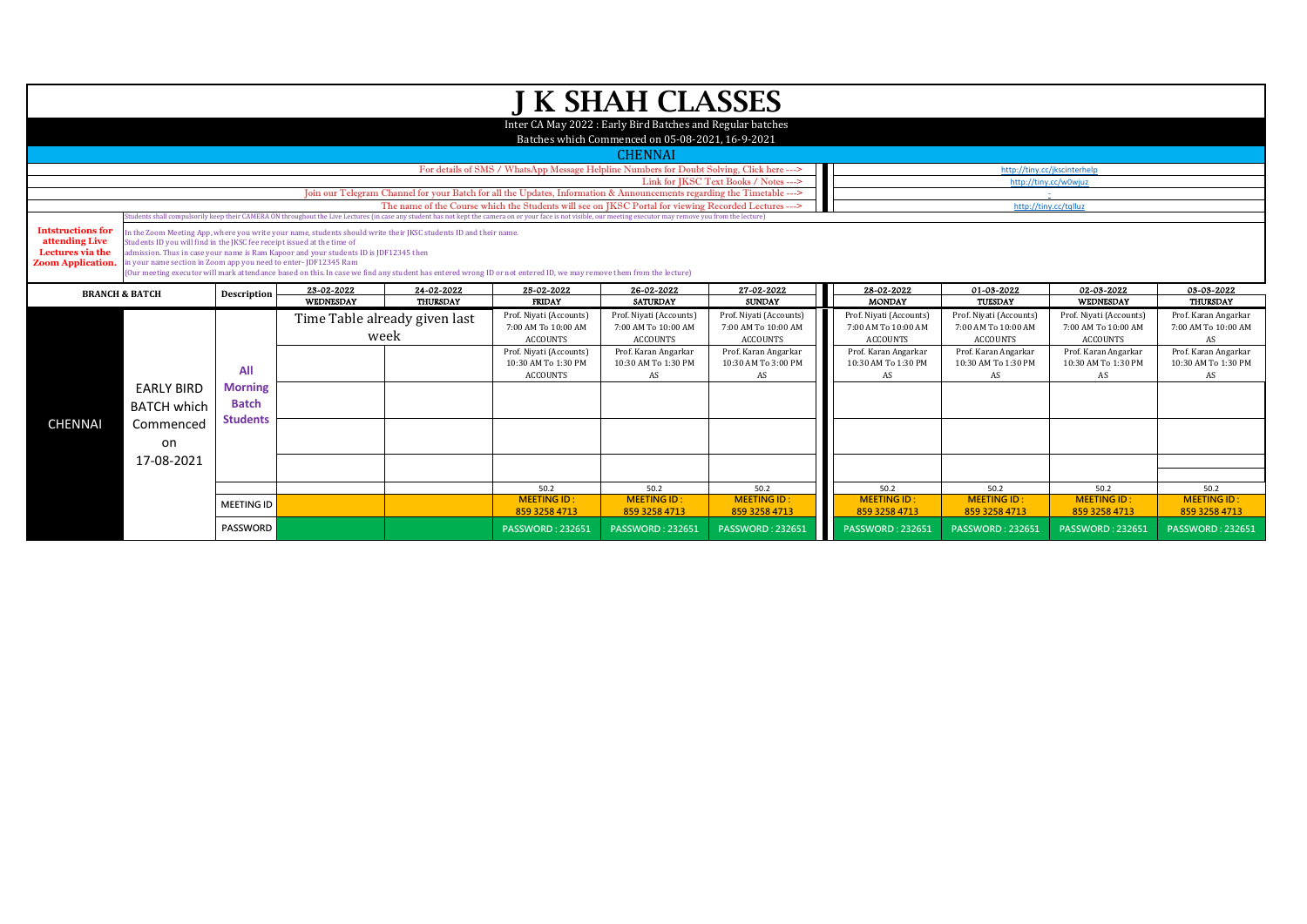|                                                                                            |                                                                                                                                                                               |                                                   |                                                                                                                                                                                                           |                                       |                                                                                                                                                                                                                                                                                                                          | J K SHAH CLASSES                                                                                               |                                                                   |                                                                  |                                                                  |                                                                  |                                                  |
|--------------------------------------------------------------------------------------------|-------------------------------------------------------------------------------------------------------------------------------------------------------------------------------|---------------------------------------------------|-----------------------------------------------------------------------------------------------------------------------------------------------------------------------------------------------------------|---------------------------------------|--------------------------------------------------------------------------------------------------------------------------------------------------------------------------------------------------------------------------------------------------------------------------------------------------------------------------|----------------------------------------------------------------------------------------------------------------|-------------------------------------------------------------------|------------------------------------------------------------------|------------------------------------------------------------------|------------------------------------------------------------------|--------------------------------------------------|
|                                                                                            |                                                                                                                                                                               |                                                   |                                                                                                                                                                                                           |                                       |                                                                                                                                                                                                                                                                                                                          | Inter CA May 2022 : Early Bird Batches and Regular batches<br>Batches which Commenced on 05-08-2021, 16-9-2021 |                                                                   |                                                                  |                                                                  |                                                                  |                                                  |
|                                                                                            |                                                                                                                                                                               |                                                   |                                                                                                                                                                                                           |                                       |                                                                                                                                                                                                                                                                                                                          | <b>CHENNAI</b>                                                                                                 |                                                                   |                                                                  |                                                                  |                                                                  |                                                  |
|                                                                                            |                                                                                                                                                                               |                                                   |                                                                                                                                                                                                           |                                       | For details of SMS / WhatsApp Message Helpline Numbers for Doubt Solving, Click here --->                                                                                                                                                                                                                                |                                                                                                                |                                                                   |                                                                  |                                                                  | http://tiny.cc/jkscinterhelp                                     |                                                  |
|                                                                                            |                                                                                                                                                                               |                                                   |                                                                                                                                                                                                           |                                       |                                                                                                                                                                                                                                                                                                                          |                                                                                                                | Link for IKSC Text Books / Notes --->                             |                                                                  |                                                                  | http://tinv.cc/w0wiuz                                            |                                                  |
|                                                                                            |                                                                                                                                                                               |                                                   |                                                                                                                                                                                                           |                                       | Join our Telegram Channel for your Batch for all the Updates, Information & Announcements regarding the Timetable --->                                                                                                                                                                                                   |                                                                                                                |                                                                   |                                                                  |                                                                  |                                                                  |                                                  |
|                                                                                            |                                                                                                                                                                               |                                                   |                                                                                                                                                                                                           |                                       | The name of the Course which the Students will see on IKSC Portal for viewing Recorded Lectures ---><br>Students shall compulsorily keep their CAMERA ON throughout the Live Lectures (in case any student has not kept the camera on or your face is not visible, our meeting executor may remove you from the lecture) |                                                                                                                |                                                                   |                                                                  | http://tiny.cc/tqlluz                                            |                                                                  |                                                  |
| <b>Intstructions for</b><br>attending Live<br>Lectures via the<br><b>Zoom Application.</b> | Students ID you will find in the JKSC fee receipt issued at the time of<br>in your name section in Zoom app you need to enter-JDF12345 Ram                                    |                                                   | In the Zoom Meeting App, where you write your name, students should write their JKSC students ID and their name.<br>admission. Thus in case your name is Ram Kapoor and your students ID is [DF12345 then |                                       | (Our meeting executor will mark attendance based on this. In case we find any student has entered wrong ID or not entered ID, we may remove them from the lecture)                                                                                                                                                       |                                                                                                                |                                                                   |                                                                  |                                                                  |                                                                  |                                                  |
|                                                                                            | 23-02-2022<br>24-02-2022<br>25-02-2022<br>26-02-2022<br>27-02-2022<br>28-02-2022<br>01-03-2022<br>02-03-2022<br>03-03-2022<br><b>BRANCH &amp; BATCH</b><br><b>Description</b> |                                                   |                                                                                                                                                                                                           |                                       |                                                                                                                                                                                                                                                                                                                          |                                                                                                                |                                                                   |                                                                  |                                                                  |                                                                  |                                                  |
|                                                                                            |                                                                                                                                                                               |                                                   | WEDNESDAY                                                                                                                                                                                                 | <b>THURSDAY</b>                       | <b>FRIDAY</b>                                                                                                                                                                                                                                                                                                            | <b>SATURDAY</b>                                                                                                | <b>SUNDAY</b>                                                     | <b>MONDAY</b>                                                    | TUESDAY                                                          | WEDNESDAY                                                        | <b>THURSDAY</b>                                  |
|                                                                                            |                                                                                                                                                                               |                                                   |                                                                                                                                                                                                           | Time Table already given last<br>week | Prof. Niyati (Accounts)<br>2:30 PM To 5:30 PM<br><b>ACCOUNTS</b>                                                                                                                                                                                                                                                         | Prof. Niyati (Accounts)<br>2:30 PM To 5:30 PM<br>ACCOUNTS                                                      | Prof. Niyati (Accounts)<br>7:00 AM To 10:00 AM<br><b>ACCOUNTS</b> | Prof. Niyati (Accounts)<br>2:30 PM To 5:30 PM<br><b>ACCOUNTS</b> | Prof. Niyati (Accounts)<br>2:30 PM To 5:30 PM<br><b>ACCOUNTS</b> | Prof. Niyati (Accounts)<br>2:30 PM To 5:30 PM<br><b>ACCOUNTS</b> | Prof. Karan Angarkar<br>2:30 PM To 5:30 PM<br>AS |
|                                                                                            |                                                                                                                                                                               | All                                               |                                                                                                                                                                                                           |                                       | Prof. Niyati (Accounts)<br>6:00 PM To 9:00 PM<br><b>ACCOUNTS</b>                                                                                                                                                                                                                                                         | Prof. Karan Angarkar<br>6:00 PM To 9:00 PM<br>AS                                                               | Prof. Karan Angarkar<br>10:30 AM To 3:00 PM<br>AS                 | Prof. Karan Angarkar<br>6:00 PM To 9:00 PM<br>AS                 | Prof. Karan Angarkar<br>6:00 PM To 9:00 PM<br>AS                 | Prof. Karan Angarkar<br>6:00 PM To 9:00 PM<br>AS                 | Prof. Karan Angarkar<br>6:00 PM To 9:00 PM<br>AS |
|                                                                                            | <b>EARLY BIRD</b><br><b>BATCH which</b>                                                                                                                                       | <b>Evening</b><br><b>Batch</b><br><b>Students</b> |                                                                                                                                                                                                           |                                       |                                                                                                                                                                                                                                                                                                                          |                                                                                                                |                                                                   |                                                                  |                                                                  |                                                                  |                                                  |
| <b>CHENNAI</b>                                                                             | Commenced<br>on                                                                                                                                                               |                                                   |                                                                                                                                                                                                           |                                       |                                                                                                                                                                                                                                                                                                                          |                                                                                                                |                                                                   |                                                                  |                                                                  |                                                                  |                                                  |
|                                                                                            | 17-08-2021                                                                                                                                                                    |                                                   |                                                                                                                                                                                                           |                                       |                                                                                                                                                                                                                                                                                                                          |                                                                                                                |                                                                   |                                                                  |                                                                  |                                                                  |                                                  |
|                                                                                            |                                                                                                                                                                               |                                                   |                                                                                                                                                                                                           |                                       | 51.2                                                                                                                                                                                                                                                                                                                     | 51.2                                                                                                           | 50.2                                                              | 51.2                                                             | 51.2                                                             | 51.2                                                             | 51.2                                             |
|                                                                                            |                                                                                                                                                                               |                                                   |                                                                                                                                                                                                           |                                       | <b>MEETING ID:</b>                                                                                                                                                                                                                                                                                                       | <b>MEETING ID:</b>                                                                                             | <b>MEETING ID:</b>                                                | <b>MEETING ID:</b>                                               | <b>MEETING ID:</b>                                               | <b>MEETING ID:</b>                                               | <b>MEETING ID:</b>                               |
|                                                                                            |                                                                                                                                                                               | <b>MEETING ID</b>                                 |                                                                                                                                                                                                           |                                       | 891 9585 7318                                                                                                                                                                                                                                                                                                            | 891 9585 7318                                                                                                  | 859 3258 4713                                                     | 891 9585 7318                                                    | 891 9585 7318                                                    | 891 9585 7318                                                    | 891 9585 7318                                    |
|                                                                                            |                                                                                                                                                                               | <b>PASSWORD</b>                                   |                                                                                                                                                                                                           |                                       | <b>PASSWORD: 796893</b>                                                                                                                                                                                                                                                                                                  | <b>PASSWORD: 796893</b>                                                                                        | <b>PASSWORD: 232651</b>                                           | <b>PASSWORD: 796893</b>                                          | <b>PASSWORD: 796893</b>                                          | <b>PASSWORD: 796893</b>                                          | <b>PASSWORD: 796893</b>                          |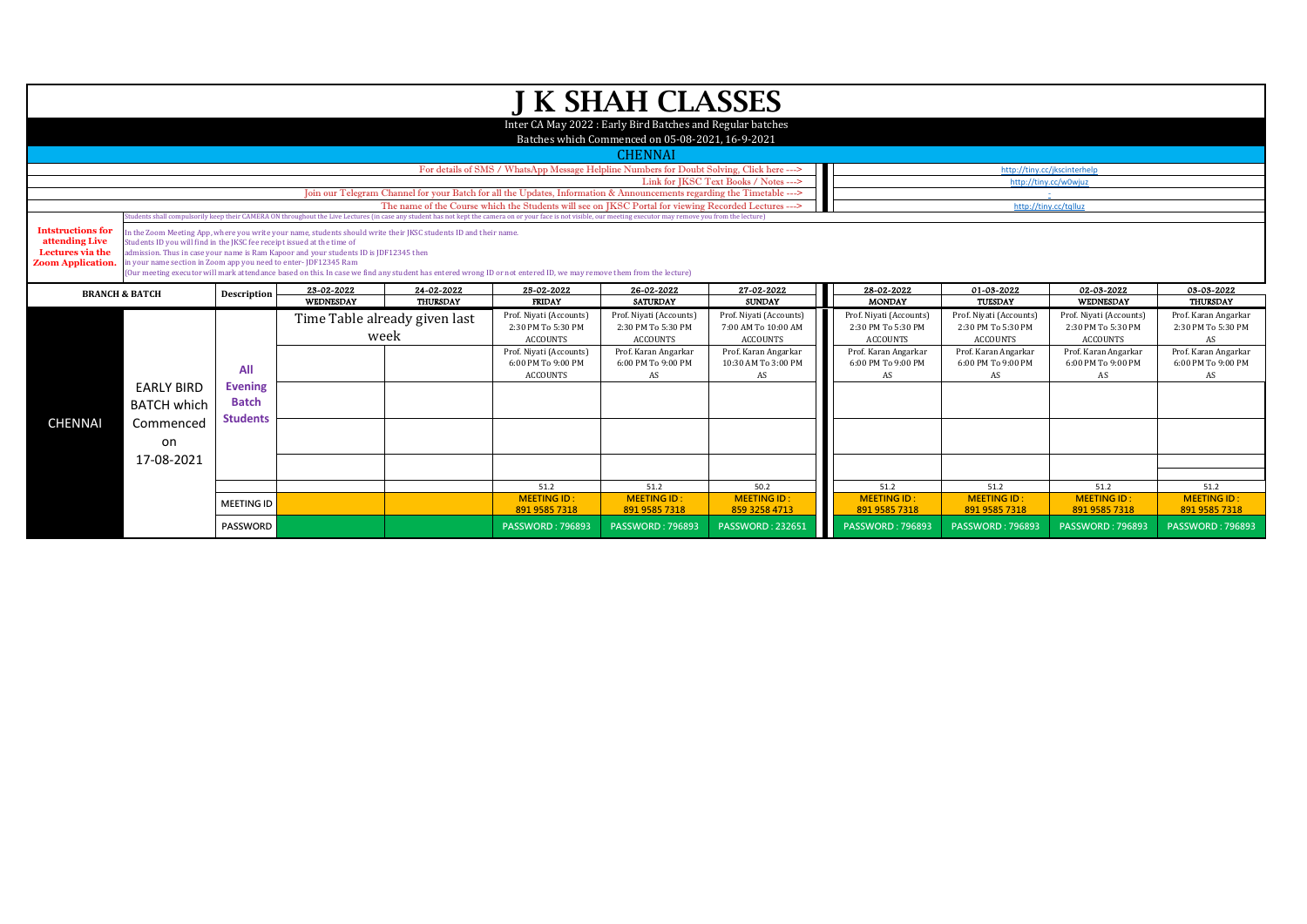|                                                                                                                                           |                                                                                                                        |                   |                                                                                                                  |                               |                                                                                                                                                                                                                  | J K SHAH CLASSES                                                                                               |                         |                         |                         |                              |                         |
|-------------------------------------------------------------------------------------------------------------------------------------------|------------------------------------------------------------------------------------------------------------------------|-------------------|------------------------------------------------------------------------------------------------------------------|-------------------------------|------------------------------------------------------------------------------------------------------------------------------------------------------------------------------------------------------------------|----------------------------------------------------------------------------------------------------------------|-------------------------|-------------------------|-------------------------|------------------------------|-------------------------|
|                                                                                                                                           |                                                                                                                        |                   |                                                                                                                  |                               |                                                                                                                                                                                                                  |                                                                                                                |                         |                         |                         |                              |                         |
|                                                                                                                                           |                                                                                                                        |                   |                                                                                                                  |                               |                                                                                                                                                                                                                  | Inter CA May 2022 : Early Bird Batches and Regular batches<br>Batches which Commenced on 05-08-2021, 16-9-2021 |                         |                         |                         |                              |                         |
|                                                                                                                                           |                                                                                                                        |                   |                                                                                                                  |                               |                                                                                                                                                                                                                  | <b>CHENNAI</b>                                                                                                 |                         |                         |                         |                              |                         |
|                                                                                                                                           |                                                                                                                        |                   |                                                                                                                  |                               | For details of SMS / WhatsApp Message Helpline Numbers for Doubt Solving, Click here --->                                                                                                                        |                                                                                                                |                         |                         |                         | http://tiny.cc/jkscinterhelp |                         |
|                                                                                                                                           | Link for JKSC Text Books / Notes ---><br>http://tiny.cc/w0wjuz                                                         |                   |                                                                                                                  |                               |                                                                                                                                                                                                                  |                                                                                                                |                         |                         |                         |                              |                         |
|                                                                                                                                           | Join our Telegram Channel for your Batch for all the Updates, Information & Announcements regarding the Timetable ---> |                   |                                                                                                                  |                               |                                                                                                                                                                                                                  |                                                                                                                |                         |                         |                         |                              |                         |
|                                                                                                                                           |                                                                                                                        |                   |                                                                                                                  |                               | The name of the Course which the Students will see on IKSC Portal for viewing Recorded Lectures --->                                                                                                             |                                                                                                                |                         |                         |                         | http://tiny.cc/tqlluz        |                         |
|                                                                                                                                           |                                                                                                                        |                   |                                                                                                                  |                               | Students shall compulsorily keep their CAMERA ON throughout the Live Lectures (in case any student has not kept the camera on or your face is not visible, our meeting executor may remove you from the lecture) |                                                                                                                |                         |                         |                         |                              |                         |
| <b>Intstructions for</b>                                                                                                                  |                                                                                                                        |                   | In the Zoom Meeting App, where you write your name, students should write their JKSC students ID and their name. |                               |                                                                                                                                                                                                                  |                                                                                                                |                         |                         |                         |                              |                         |
| attending Live<br>Lectures via the                                                                                                        | Students ID you will find in the JKSC fee receipt issued at the time of                                                |                   |                                                                                                                  |                               |                                                                                                                                                                                                                  |                                                                                                                |                         |                         |                         |                              |                         |
| <b>Zoom Application.</b>                                                                                                                  | in your name section in Zoom app you need to enter-JDF12345 Ram                                                        |                   | admission. Thus in case your name is Ram Kapoor and your students ID is [DF12345 then                            |                               |                                                                                                                                                                                                                  |                                                                                                                |                         |                         |                         |                              |                         |
|                                                                                                                                           |                                                                                                                        |                   |                                                                                                                  |                               | (Our meeting executor will mark attendance based on this. In case we find any student has entered wrong ID or not entered ID, we may remove them from the lecture)                                               |                                                                                                                |                         |                         |                         |                              |                         |
| 23-02-2022<br>24-02-2022<br>25-02-2022<br>26-02-2022<br>27-02-2022<br>28-02-2022<br>01-03-2022<br>02-03-2022<br><b>BRANCH &amp; BATCH</b> |                                                                                                                        |                   |                                                                                                                  |                               |                                                                                                                                                                                                                  |                                                                                                                |                         | 03-03-2022              |                         |                              |                         |
|                                                                                                                                           |                                                                                                                        | Description       | <b>WEDNESDAY</b>                                                                                                 | <b>THURSDAY</b>               | <b>FRIDAY</b>                                                                                                                                                                                                    | <b>SATURDAY</b>                                                                                                | <b>SUNDAY</b>           | <b>MONDAY</b>           | <b>TUESDAY</b>          | <b>WEDNESDAY</b>             | <b>THURSDAY</b>         |
|                                                                                                                                           |                                                                                                                        |                   |                                                                                                                  | Time Table already given last | Prof. Niyati (Accounts)                                                                                                                                                                                          | Prof. Niyati (Accounts)                                                                                        | Prof. Niyati (Accounts) | Prof. Niyati (Accounts) | Prof. Niyati (Accounts) | Prof. Niyati (Accounts)      | Prof. Karan Angarkar    |
|                                                                                                                                           |                                                                                                                        |                   |                                                                                                                  |                               | 7:00 AM To 10:00 AM                                                                                                                                                                                              | 7:00 AM To 10:00 AM                                                                                            | 7:00 AM To 10:00 AM     | 7:00 AM To 10:00 AM     | 7:00 AM To 10:00 AM     | 7:00 AM To 10:00 AM          | 7:00 AM To 10:00 AM     |
|                                                                                                                                           |                                                                                                                        |                   | week                                                                                                             |                               | <b>ACCOUNTS</b>                                                                                                                                                                                                  | <b>ACCOUNTS</b>                                                                                                | <b>ACCOUNTS</b>         | <b>ACCOUNTS</b>         | <b>ACCOUNTS</b>         | <b>ACCOUNTS</b>              | AS                      |
|                                                                                                                                           |                                                                                                                        |                   |                                                                                                                  |                               | Prof. Niyati (Accounts)                                                                                                                                                                                          | Prof. Karan Angarkar                                                                                           | Prof. Karan Angarkar    | Prof. Karan Angarkar    | Prof. Karan Angarkar    | Prof. Karan Angarkar         | Prof. Karan Angarkar    |
|                                                                                                                                           |                                                                                                                        | All               |                                                                                                                  |                               | 10:30 AM To 1:30 PM                                                                                                                                                                                              | 10:30 AM To 1:30 PM                                                                                            | 10:30 AM To 3:00 PM     | 10:30 AM To 1:30 PM     | 10:30 AM To 1:30 PM     | 10:30 AM To 1:30 PM          | 10:30 AM To 1:30 PM     |
|                                                                                                                                           |                                                                                                                        |                   |                                                                                                                  |                               | <b>ACCOUNTS</b>                                                                                                                                                                                                  | AS                                                                                                             | AS                      | AS                      | AS                      | AS                           | AS                      |
|                                                                                                                                           | <b>REGULAR</b>                                                                                                         | <b>Morning</b>    |                                                                                                                  |                               |                                                                                                                                                                                                                  |                                                                                                                |                         |                         |                         |                              |                         |
|                                                                                                                                           | <b>BATCH which</b>                                                                                                     | <b>Batch</b>      |                                                                                                                  |                               |                                                                                                                                                                                                                  |                                                                                                                |                         |                         |                         |                              |                         |
| <b>CHENNAI</b>                                                                                                                            | Commenced                                                                                                              | <b>Students</b>   |                                                                                                                  |                               |                                                                                                                                                                                                                  |                                                                                                                |                         |                         |                         |                              |                         |
|                                                                                                                                           |                                                                                                                        |                   |                                                                                                                  |                               |                                                                                                                                                                                                                  |                                                                                                                |                         |                         |                         |                              |                         |
|                                                                                                                                           | on                                                                                                                     |                   |                                                                                                                  |                               |                                                                                                                                                                                                                  |                                                                                                                |                         |                         |                         |                              |                         |
|                                                                                                                                           | 16-09-2021                                                                                                             |                   |                                                                                                                  |                               |                                                                                                                                                                                                                  |                                                                                                                |                         |                         |                         |                              |                         |
|                                                                                                                                           |                                                                                                                        |                   |                                                                                                                  |                               |                                                                                                                                                                                                                  |                                                                                                                |                         |                         |                         |                              |                         |
|                                                                                                                                           |                                                                                                                        |                   |                                                                                                                  |                               | 50.2                                                                                                                                                                                                             | 50.2                                                                                                           | 50.2                    | 50.2                    | 50.2                    | 50.2                         | 50.2                    |
|                                                                                                                                           |                                                                                                                        | <b>MEETING ID</b> |                                                                                                                  |                               | <b>MEETING ID:</b>                                                                                                                                                                                               | <b>MEETING ID:</b>                                                                                             | <b>MEETING ID:</b>      | <b>MEETING ID:</b>      | <b>MEETING ID:</b>      | <b>MEETING ID:</b>           | <b>MEETING ID:</b>      |
|                                                                                                                                           |                                                                                                                        |                   |                                                                                                                  |                               | 859 3258 4713                                                                                                                                                                                                    | 859 3258 4713                                                                                                  | 859 3258 4713           | 859 3258 4713           | 859 3258 4713           | 859 3258 4713                | 859 3258 4713           |
|                                                                                                                                           |                                                                                                                        | <b>PASSWORD</b>   |                                                                                                                  |                               | <b>PASSWORD: 232651</b>                                                                                                                                                                                          | <b>PASSWORD: 232651</b>                                                                                        | <b>PASSWORD: 232651</b> | <b>PASSWORD: 232651</b> | <b>PASSWORD: 232651</b> | <b>PASSWORD: 232651</b>      | <b>PASSWORD: 232651</b> |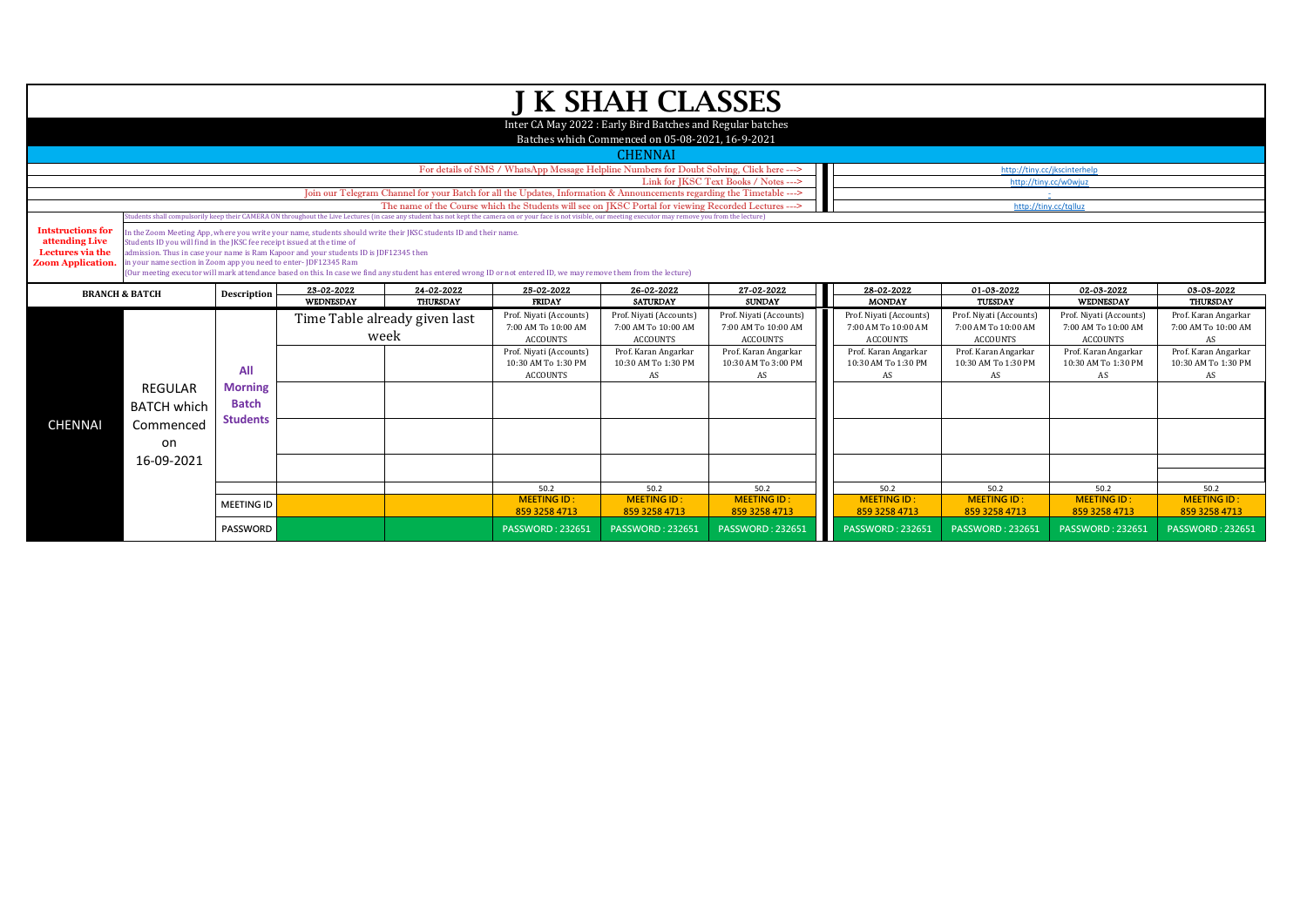|                                                                                                                                                          |                                                                                                                                            |                                |                                                                                                                                                                                                           |                               |                                                                                                                                                                                                                                | <b>J K SHAH CLASSES</b>                                                                                        |                                                                   |                                                           |                                                                  |                                                                  |                                                  |
|----------------------------------------------------------------------------------------------------------------------------------------------------------|--------------------------------------------------------------------------------------------------------------------------------------------|--------------------------------|-----------------------------------------------------------------------------------------------------------------------------------------------------------------------------------------------------------|-------------------------------|--------------------------------------------------------------------------------------------------------------------------------------------------------------------------------------------------------------------------------|----------------------------------------------------------------------------------------------------------------|-------------------------------------------------------------------|-----------------------------------------------------------|------------------------------------------------------------------|------------------------------------------------------------------|--------------------------------------------------|
|                                                                                                                                                          |                                                                                                                                            |                                |                                                                                                                                                                                                           |                               |                                                                                                                                                                                                                                | Inter CA May 2022 : Early Bird Batches and Regular batches<br>Batches which Commenced on 05-08-2021, 16-9-2021 |                                                                   |                                                           |                                                                  |                                                                  |                                                  |
|                                                                                                                                                          |                                                                                                                                            |                                |                                                                                                                                                                                                           |                               |                                                                                                                                                                                                                                | <b>CHENNAI</b>                                                                                                 |                                                                   |                                                           |                                                                  |                                                                  |                                                  |
|                                                                                                                                                          | For details of SMS / WhatsApp Message Helpline Numbers for Doubt Solving, Click here ---><br>http://tiny.cc/jkscinterhelp                  |                                |                                                                                                                                                                                                           |                               |                                                                                                                                                                                                                                |                                                                                                                |                                                                   |                                                           |                                                                  |                                                                  |                                                  |
|                                                                                                                                                          |                                                                                                                                            |                                |                                                                                                                                                                                                           |                               |                                                                                                                                                                                                                                |                                                                                                                | Link for IKSC Text Books / Notes --->                             |                                                           | http://tinv.cc/w0wiuz                                            |                                                                  |                                                  |
|                                                                                                                                                          |                                                                                                                                            |                                |                                                                                                                                                                                                           |                               | Join our Telegram Channel for your Batch for all the Updates, Information & Announcements regarding the Timetable ---><br>The name of the Course which the Students will see on IKSC Portal for viewing Recorded Lectures ---> |                                                                                                                |                                                                   |                                                           |                                                                  |                                                                  |                                                  |
|                                                                                                                                                          |                                                                                                                                            |                                |                                                                                                                                                                                                           |                               | Students shall compulsorily keep their CAMERA ON throughout the Live Lectures (in case any student has not kept the camera on or your face is not visible, our meeting executor may remove you from the lecture)               |                                                                                                                |                                                                   |                                                           | http://tiny.cc/tqlluz                                            |                                                                  |                                                  |
| <b>Intstructions for</b><br>attending Live<br>Lectures via the<br><b>Zoom Application.</b>                                                               | Students ID you will find in the JKSC fee receipt issued at the time of<br>in your name section in Zoom app you need to enter-JDF12345 Ram |                                | In the Zoom Meeting App, where you write your name, students should write their IKSC students ID and their name,<br>admission. Thus in case your name is Ram Kapoor and your students ID is JDF12345 then |                               | (Our meeting executor will mark attendance based on this. In case we find any student has entered wrong ID or not entered ID, we may remove them from the lecture)                                                             |                                                                                                                |                                                                   |                                                           |                                                                  |                                                                  |                                                  |
| 23-02-2022<br>25-02-2022<br>24-02-2022<br>26-02-2022<br>27-02-2022<br>28-02-2022<br>01-03-2022<br>02-03-2022<br><b>BRANCH &amp; BATCH</b><br>Description |                                                                                                                                            |                                |                                                                                                                                                                                                           |                               |                                                                                                                                                                                                                                |                                                                                                                |                                                                   | 03-03-2022                                                |                                                                  |                                                                  |                                                  |
|                                                                                                                                                          |                                                                                                                                            |                                | WEDNESDAY                                                                                                                                                                                                 | THURSDAY                      | <b>FRIDAY</b>                                                                                                                                                                                                                  | <b>SATURDAY</b>                                                                                                | <b>SUNDAY</b>                                                     | <b>MONDAY</b>                                             | TUESDAY                                                          | WEDNESDAY                                                        | <b>THURSDAY</b>                                  |
|                                                                                                                                                          |                                                                                                                                            |                                | week                                                                                                                                                                                                      | Time Table already given last | Prof. Niyati (Accounts)<br>2:30 PM To 5:30 PM<br><b>ACCOUNTS</b>                                                                                                                                                               | Prof. Niyati (Accounts)<br>2:30 PM To 5:30 PM<br>ACCOUNTS                                                      | Prof. Niyati (Accounts)<br>7:00 AM To 10:00 AM<br><b>ACCOUNTS</b> | Prof. Niyati (Accounts)<br>2:30 PM To 5:30 PM<br>ACCOUNTS | Prof. Niyati (Accounts)<br>2:30 PM To 5:30 PM<br><b>ACCOUNTS</b> | Prof. Niyati (Accounts)<br>2:30 PM To 5:30 PM<br><b>ACCOUNTS</b> | Prof. Karan Angarkar<br>2:30 PM To 5:30 PM<br>AS |
|                                                                                                                                                          |                                                                                                                                            | All                            |                                                                                                                                                                                                           |                               | Prof. Niyati (Accounts)<br>6:00 PM To 9:00 PM<br><b>ACCOUNTS</b>                                                                                                                                                               | Prof. Karan Angarkar<br>6:00 PM To 9:00 PM<br>AS                                                               | Prof. Karan Angarkar<br>10:30 AM To 3:00 PM<br>AS                 | Prof. Karan Angarkar<br>6:00 PM To 9:00 PM<br>AS          | Prof. Karan Angarkar<br>6:00 PM To 9:00 PM<br>AS                 | Prof. Karan Angarkar<br>6:00 PM To 9:00 PM<br>AS                 | Prof. Karan Angarkar<br>6:00 PM To 9:00 PM<br>AS |
|                                                                                                                                                          | <b>REGULAR</b><br><b>BATCH which</b>                                                                                                       | <b>Evening</b><br><b>Batch</b> |                                                                                                                                                                                                           |                               |                                                                                                                                                                                                                                |                                                                                                                |                                                                   |                                                           |                                                                  |                                                                  |                                                  |
| <b>CHENNAI</b>                                                                                                                                           | Commenced<br>on                                                                                                                            | <b>Students</b>                |                                                                                                                                                                                                           |                               |                                                                                                                                                                                                                                |                                                                                                                |                                                                   |                                                           |                                                                  |                                                                  |                                                  |
|                                                                                                                                                          | 16-09-2021                                                                                                                                 |                                |                                                                                                                                                                                                           |                               |                                                                                                                                                                                                                                |                                                                                                                |                                                                   |                                                           |                                                                  |                                                                  |                                                  |
|                                                                                                                                                          |                                                                                                                                            |                                |                                                                                                                                                                                                           |                               |                                                                                                                                                                                                                                |                                                                                                                |                                                                   |                                                           |                                                                  |                                                                  |                                                  |
|                                                                                                                                                          |                                                                                                                                            |                                |                                                                                                                                                                                                           |                               | 51.2                                                                                                                                                                                                                           | 51.2                                                                                                           | 50.2<br><b>MEETING ID:</b>                                        | 51.2<br><b>MEETING ID:</b>                                | 51.2<br><b>MEETING ID:</b>                                       | 51.2<br><b>MEETING ID:</b>                                       | 51.2<br><b>MEETING ID</b>                        |
|                                                                                                                                                          |                                                                                                                                            |                                |                                                                                                                                                                                                           |                               |                                                                                                                                                                                                                                |                                                                                                                |                                                                   |                                                           |                                                                  |                                                                  |                                                  |
|                                                                                                                                                          |                                                                                                                                            | <b>MEETING ID</b>              |                                                                                                                                                                                                           |                               | <b>MEETING ID:</b><br>891 9585 7318                                                                                                                                                                                            | <b>MEETING ID:</b><br>891 9585 7318                                                                            | 859 3258 4713                                                     | 891 9585 7318                                             | 891 9585 7318                                                    | 891 9585 7318                                                    | 891 9585 7318                                    |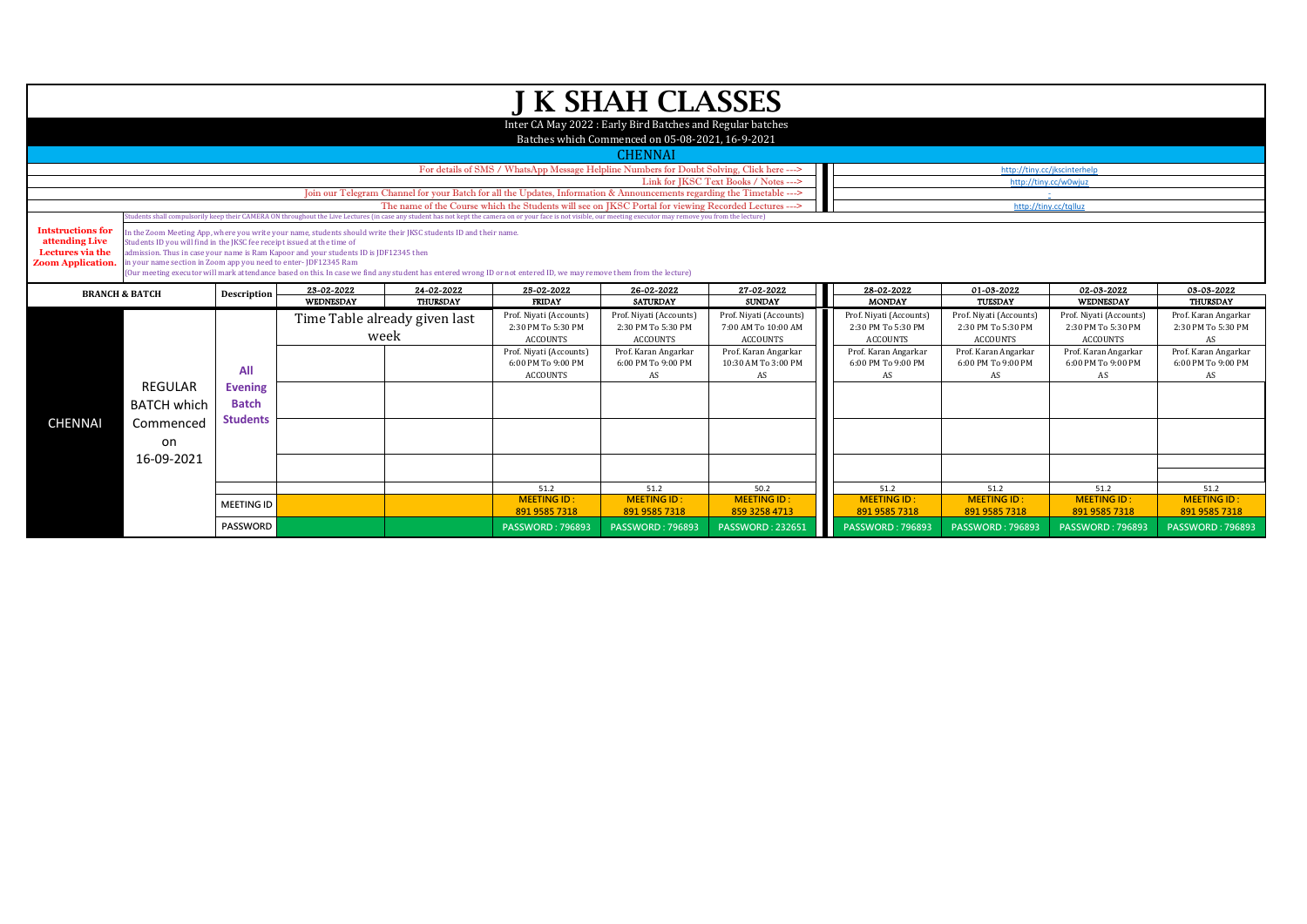|                                                                                            |                                                                                                                                                                                          |                         |                                                                                                                                                                                                           |                                       |                                                                                                                                                                                                                  | J K SHAH CLASSES                                                                                               |                                                                   |                                                                   |                                                                                 |                                                                   |                                                   |  |
|--------------------------------------------------------------------------------------------|------------------------------------------------------------------------------------------------------------------------------------------------------------------------------------------|-------------------------|-----------------------------------------------------------------------------------------------------------------------------------------------------------------------------------------------------------|---------------------------------------|------------------------------------------------------------------------------------------------------------------------------------------------------------------------------------------------------------------|----------------------------------------------------------------------------------------------------------------|-------------------------------------------------------------------|-------------------------------------------------------------------|---------------------------------------------------------------------------------|-------------------------------------------------------------------|---------------------------------------------------|--|
|                                                                                            |                                                                                                                                                                                          |                         |                                                                                                                                                                                                           |                                       |                                                                                                                                                                                                                  | Inter CA May 2022 : Early Bird Batches and Regular batches<br>Batches which Commenced on 05-08-2021, 16-9-2021 |                                                                   |                                                                   |                                                                                 |                                                                   |                                                   |  |
|                                                                                            |                                                                                                                                                                                          |                         |                                                                                                                                                                                                           |                                       |                                                                                                                                                                                                                  | <b>CHENNAI</b>                                                                                                 |                                                                   |                                                                   |                                                                                 |                                                                   |                                                   |  |
|                                                                                            |                                                                                                                                                                                          |                         |                                                                                                                                                                                                           |                                       | For details of SMS / WhatsApp Message Helpline Numbers for Doubt Solving, Click here --->                                                                                                                        |                                                                                                                |                                                                   |                                                                   |                                                                                 | http://tiny.cc/jkscinterhelp                                      |                                                   |  |
|                                                                                            | Link for IKSC Text Books / Notes ---><br>http://tinv.cc/w0wiuz<br>Join our Telegram Channel for your Batch for all the Updates, Information & Announcements regarding the Timetable ---> |                         |                                                                                                                                                                                                           |                                       |                                                                                                                                                                                                                  |                                                                                                                |                                                                   |                                                                   |                                                                                 |                                                                   |                                                   |  |
|                                                                                            |                                                                                                                                                                                          |                         |                                                                                                                                                                                                           |                                       | The name of the Course which the Students will see on JKSC Portal for viewing Recorded Lectures --->                                                                                                             |                                                                                                                |                                                                   |                                                                   | http://tiny.cc/talluz                                                           |                                                                   |                                                   |  |
|                                                                                            |                                                                                                                                                                                          |                         |                                                                                                                                                                                                           |                                       | Students shall compulsorily keep their CAMERA ON throughout the Live Lectures (in case any student has not kept the camera on or your face is not visible, our meeting executor may remove you from the lecture) |                                                                                                                |                                                                   |                                                                   |                                                                                 |                                                                   |                                                   |  |
| <b>Intstructions for</b><br>attending Live<br>Lectures via the<br><b>Zoom Application.</b> | Students ID you will find in the IKSC fee receipt issued at the time of<br>in your name section in Zoom app you need to enter-JDF12345 Ram                                               |                         | In the Zoom Meeting App, where you write your name, students should write their JKSC students ID and their name.<br>admission. Thus in case your name is Ram Kapoor and your students ID is JDF12345 then |                                       | (Our meeting executor will mark attendance based on this. In case we find any student has entered wrong ID or not entered ID, we may remove them from the lecture)                                               |                                                                                                                |                                                                   |                                                                   |                                                                                 |                                                                   |                                                   |  |
| <b>BRANCH &amp; BATCH</b>                                                                  |                                                                                                                                                                                          | Description             | 23-02-2022                                                                                                                                                                                                | 24-02-2022                            | 25-02-2022                                                                                                                                                                                                       | 26-02-2022                                                                                                     | 27-02-2022                                                        | 28-02-2022                                                        | 02-03-2022<br>01-03-2022<br>03-03-2022<br><b>MONDAY</b><br>WEDNESDAY<br>TUESDAY |                                                                   |                                                   |  |
|                                                                                            |                                                                                                                                                                                          |                         | WEDNESDAY                                                                                                                                                                                                 | <b>THURSDAY</b>                       | <b>FRIDAY</b>                                                                                                                                                                                                    | <b>SATURDAY</b>                                                                                                | <b>SUNDAY</b>                                                     |                                                                   |                                                                                 |                                                                   | <b>THURSDAY</b>                                   |  |
|                                                                                            |                                                                                                                                                                                          |                         |                                                                                                                                                                                                           | Time Table already given last<br>week | Prof. Niyati (Accounts)<br>7:00 AM To 10:00 AM<br><b>ACCOUNTS</b>                                                                                                                                                | Prof. Niyati (Accounts)<br>7:00 AM To 10:00 AM<br><b>ACCOUNTS</b>                                              | Prof. Niyati (Accounts)<br>7:00 AM To 10:00 AM<br><b>ACCOUNTS</b> | Prof. Niyati (Accounts)<br>7:00 AM To 10:00 AM<br><b>ACCOUNTS</b> | Prof. Niyati (Accounts)<br>7:00 AM To 10:00 AM<br><b>ACCOUNTS</b>               | Prof. Niyati (Accounts)<br>7:00 AM To 10:00 AM<br><b>ACCOUNTS</b> | Prof. Karan Angarkar<br>7:00 AM To 10:00 AM<br>AS |  |
|                                                                                            |                                                                                                                                                                                          |                         |                                                                                                                                                                                                           |                                       | Prof. Niyati (Accounts)<br>10:30 AM To 1:30 PM<br><b>ACCOUNTS</b>                                                                                                                                                | Prof. Karan Angarkar<br>10:30 AM To 1:30 PM<br>AS                                                              | Prof. Karan Angarkar<br>10:30 AM To 3:00 PM<br>AS                 | Prof. Karan Angarkar<br>10:30 AM To 1:30 PM<br>AS                 | Prof. Karan Angarkar<br>10:30 AM To 1:30 PM<br>AS                               | Prof. Karan Angarkar<br>10:30 AM To 1:30 PM<br>AS                 | Prof. Karan Angarkar<br>10:30 AM To 1:30 PM<br>AS |  |
|                                                                                            | <b>REGULAR</b><br><b>BATCH which</b>                                                                                                                                                     | <b>Morning</b><br>batch |                                                                                                                                                                                                           |                                       |                                                                                                                                                                                                                  |                                                                                                                |                                                                   |                                                                   |                                                                                 |                                                                   |                                                   |  |
| <b>CHENNAI</b>                                                                             | Commenced<br>on                                                                                                                                                                          |                         |                                                                                                                                                                                                           |                                       |                                                                                                                                                                                                                  |                                                                                                                |                                                                   |                                                                   |                                                                                 |                                                                   |                                                   |  |
|                                                                                            | 23-09-2021                                                                                                                                                                               |                         |                                                                                                                                                                                                           |                                       |                                                                                                                                                                                                                  |                                                                                                                |                                                                   |                                                                   |                                                                                 |                                                                   |                                                   |  |
|                                                                                            |                                                                                                                                                                                          |                         |                                                                                                                                                                                                           |                                       | 50.2                                                                                                                                                                                                             | 50.2                                                                                                           | 50.2                                                              | 50.2                                                              | 50.2                                                                            | 50.2                                                              | 50.2                                              |  |
|                                                                                            |                                                                                                                                                                                          |                         |                                                                                                                                                                                                           |                                       | <b>MEETING ID:</b>                                                                                                                                                                                               | <b>MEETING ID:</b>                                                                                             | <b>MEETING ID:</b>                                                | <b>MEETING ID:</b>                                                | <b>MEETING ID:</b>                                                              | <b>MEETING ID:</b>                                                | <b>MEETING ID:</b>                                |  |
|                                                                                            |                                                                                                                                                                                          | <b>MEETING ID</b>       |                                                                                                                                                                                                           |                                       | 859 3258 4713                                                                                                                                                                                                    | 859 3258 4713                                                                                                  | 859 3258 4713                                                     | 859 3258 4713                                                     | 859 3258 4713                                                                   | 859 3258 4713                                                     | 859 3258 4713                                     |  |
|                                                                                            |                                                                                                                                                                                          | <b>PASSWORD</b>         |                                                                                                                                                                                                           |                                       | <b>PASSWORD: 232651</b>                                                                                                                                                                                          | <b>PASSWORD: 232651</b>                                                                                        | <b>PASSWORD: 232651</b>                                           | <b>PASSWORD: 232651</b>                                           | <b>PASSWORD: 232651</b>                                                         | <b>PASSWORD: 232651</b>                                           | <b>PASSWORD: 232651</b>                           |  |